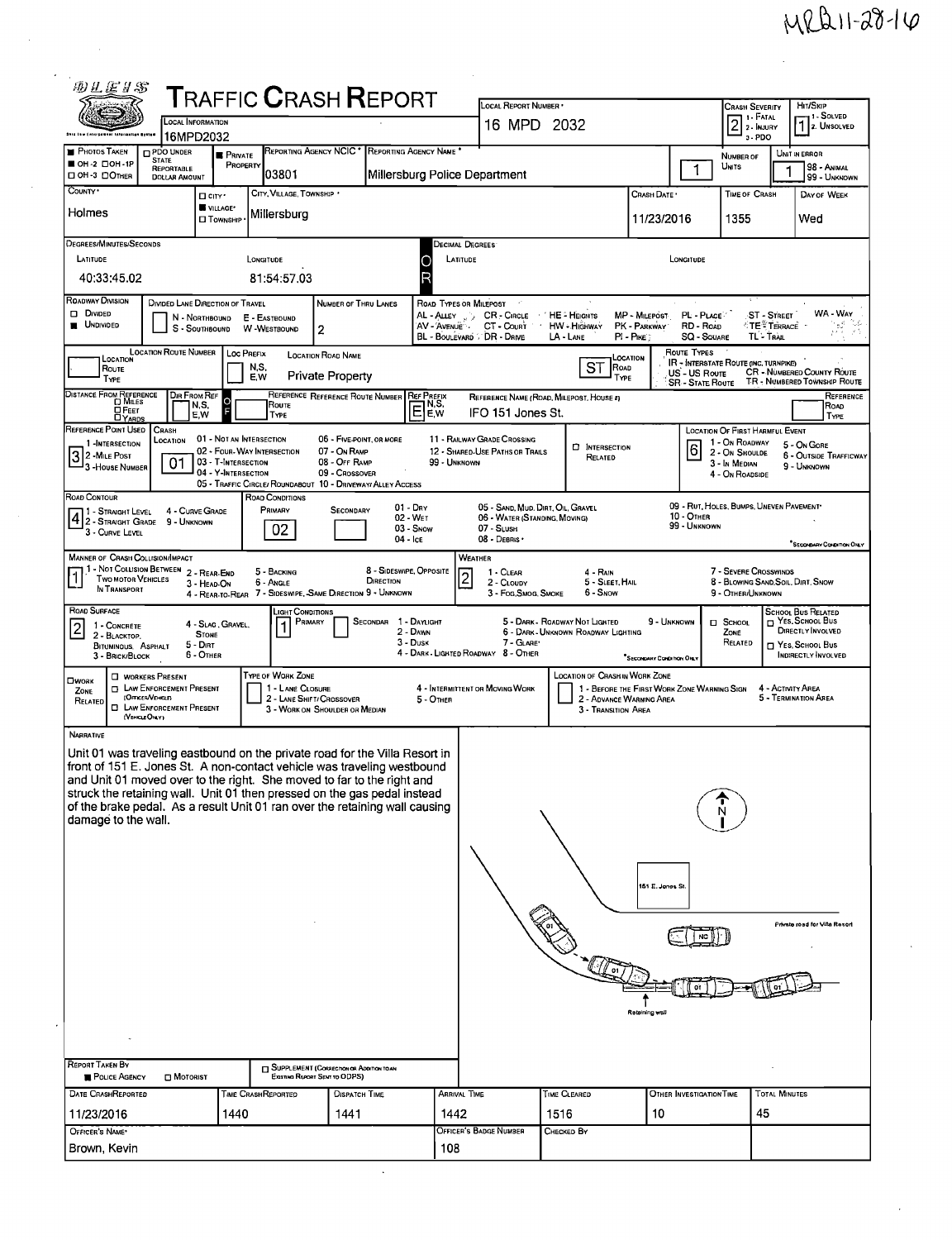|                                                                                         | ゆきどりえ                                                  | UNIT                                                                    |                                                                          |                                    |                                                                                                                                    |                                                                       |                                                               |                                                                                                                                                            |                                                                                                                         |                                                                   |             |  |  |
|-----------------------------------------------------------------------------------------|--------------------------------------------------------|-------------------------------------------------------------------------|--------------------------------------------------------------------------|------------------------------------|------------------------------------------------------------------------------------------------------------------------------------|-----------------------------------------------------------------------|---------------------------------------------------------------|------------------------------------------------------------------------------------------------------------------------------------------------------------|-------------------------------------------------------------------------------------------------------------------------|-------------------------------------------------------------------|-------------|--|--|
|                                                                                         |                                                        |                                                                         |                                                                          | LOCAL REPORT NUMBER<br>16 MPD 2032 |                                                                                                                                    |                                                                       |                                                               |                                                                                                                                                            |                                                                                                                         |                                                                   |             |  |  |
|                                                                                         |                                                        | OWNER NAME: LAST, FIRST, MIDDLE ( C SAME AS DRIVER )                    |                                                                          |                                    |                                                                                                                                    |                                                                       | OWNER PHONE NUMBER                                            |                                                                                                                                                            |                                                                                                                         | <b>DAMAGE AREA</b>                                                |             |  |  |
| UNIT NUMBER                                                                             | Russell, Lois, R.                                      |                                                                         |                                                                          |                                    |                                                                                                                                    |                                                                       |                                                               |                                                                                                                                                            | DAMAGE SCALE                                                                                                            | FRONT                                                             |             |  |  |
| OWNER ADDRESS: CITY, STATE, ZIP                                                         |                                                        | <b>CISAME AS DRIVER</b> )                                               |                                                                          |                                    |                                                                                                                                    |                                                                       | 330-674-4567                                                  |                                                                                                                                                            | 3                                                                                                                       |                                                                   |             |  |  |
|                                                                                         |                                                        |                                                                         |                                                                          |                                    |                                                                                                                                    |                                                                       |                                                               |                                                                                                                                                            | 1 - NONE                                                                                                                | □                                                                 |             |  |  |
| LP STATE LICENSE PLATE NUMBER                                                           |                                                        | 161 E. Jones St., Millersburg, OH, 44654                                |                                                                          |                                    | <b>VEHICLE IDENTIFICATION NUMBER</b>                                                                                               |                                                                       |                                                               | # Occupants                                                                                                                                                | 2 - Minon                                                                                                               |                                                                   |             |  |  |
| OН                                                                                      | GNG5587                                                |                                                                         |                                                                          |                                    | 3MEHM07Z79R601431                                                                                                                  |                                                                       |                                                               |                                                                                                                                                            | 3 - FUNCTIONAL                                                                                                          | α<br>п                                                            |             |  |  |
| VEHICLE YEAR                                                                            | <b>VEHICLE MAKE</b>                                    |                                                                         |                                                                          |                                    | VEHICLE MODEL                                                                                                                      |                                                                       | VEHICLE COLOR                                                 |                                                                                                                                                            |                                                                                                                         |                                                                   |             |  |  |
| 2009                                                                                    | Mercury                                                |                                                                         |                                                                          |                                    | Milan                                                                                                                              |                                                                       | WHI                                                           |                                                                                                                                                            | 4 - DISABLING                                                                                                           |                                                                   |             |  |  |
| INSURANCE COMPANY<br><b>PROGE OF</b>                                                    |                                                        |                                                                         |                                                                          |                                    | POLICY NUMBER                                                                                                                      | Toweo By                                                              |                                                               |                                                                                                                                                            | 9 - Unknown                                                                                                             | о<br>O                                                            | Έ           |  |  |
| INSURANCE<br>Safeco<br>Shown                                                            |                                                        |                                                                         |                                                                          |                                    | K2484208                                                                                                                           |                                                                       |                                                               |                                                                                                                                                            |                                                                                                                         | REA                                                               |             |  |  |
| Carrier Name, Address, City, State, Zip                                                 |                                                        |                                                                         |                                                                          |                                    |                                                                                                                                    |                                                                       |                                                               |                                                                                                                                                            |                                                                                                                         | <b>CARRIER PHONE</b>                                              |             |  |  |
| US DOT                                                                                  |                                                        | VEHICLE WEIGHT GWWR/GCWR                                                |                                                                          |                                    | CARGO BODY TYPE                                                                                                                    |                                                                       |                                                               | Frafficway Description                                                                                                                                     |                                                                                                                         |                                                                   |             |  |  |
|                                                                                         |                                                        | 1 - LESS THAN OR EQUAL TO 10K LBS                                       |                                                                          | 01                                 | 1 01 - No Cargo Body Type/Not Applicabl 09 - Pole<br>02 - Bus/Van (9-15 Seats, Inc Driver)                                         | 10 - Cargo Tank                                                       |                                                               | 1 - Two-Way, Not Divided                                                                                                                                   |                                                                                                                         |                                                                   |             |  |  |
| HM PLACARD ID NO.                                                                       |                                                        | 2 - 10,001 to 26,000k Las<br>3 - MORE THAN 26,000K LBS.                 |                                                                          |                                    | 03 - Bus (16+ Seats, Inc Driver)<br>04 - VEHICLE TOWING ANOTHER VEHICLE                                                            | 11 - FLAT BED<br>12 - Dump                                            |                                                               |                                                                                                                                                            | 2 - Two-Way, Not Divided, Continuous Left Turn Lane<br>3 - Two-WAY, DIVIDED, UNPROTECTED (PAINTED OR GRASS >4FT.) MEDIA |                                                                   |             |  |  |
|                                                                                         |                                                        | HAZARDOUS MATERIAL                                                      |                                                                          |                                    | 05 - Logging<br>06 - INTERMODAL CONTAINER CHASIS                                                                                   | 13 - CONCRETE MIXER                                                   |                                                               | 5 - ONE-WAY TRAFFICWAY                                                                                                                                     | 4 - TWO-WAY, DIVIDED, POSITIVE MEDIAN BARRIER                                                                           |                                                                   |             |  |  |
|                                                                                         | <b>HM CLASS</b><br>NUMBER                              | <b>CI RELATED</b>                                                       |                                                                          |                                    | 07 - CARGO VAN/ENCLOSED BOX<br>08 - GRAIN, CHIPS, GRAVEL                                                                           | 15 - GARBAGE / REFUSE                                                 | 14 - Auto Transporter                                         | <b>E</b> Hir / Skip Unit                                                                                                                                   |                                                                                                                         |                                                                   |             |  |  |
| NON-MOTORIST LOCATION PRIOR TO IMPACT                                                   |                                                        |                                                                         | <b>TYPE OF USE</b>                                                       |                                    | <b>UNIT TYPE</b>                                                                                                                   | 99 - OTHER/UNKNOWN                                                    |                                                               |                                                                                                                                                            |                                                                                                                         |                                                                   |             |  |  |
|                                                                                         |                                                        | 01 - INTERSECTION - MARKED CROSSWAL<br>02 - INTERSECTION - NO CROSSWALK |                                                                          |                                    | PASSENGER VEHICLES (LESS THAN SPASSENGERS MEDIMEAVY TRUCKS OR COMBO UNITS > 10K LBS BUS/VAN/LIMO(S OR MORE INCLUDING DRIVER)<br>04 |                                                                       |                                                               |                                                                                                                                                            |                                                                                                                         |                                                                   |             |  |  |
|                                                                                         | 03 - INTERSECTION OTHER                                | 04 - MIDBLOCK - MARKED CROSSWALK                                        | 1 - PERSONAL                                                             |                                    | 01 - Sub-Compact<br>02 - COMPACT                                                                                                   |                                                                       |                                                               | 13 - SINGLE UNIT TRUCK OR VAN 2AXLE, 6 TIRES 21 - BUS/VAN (9-15 SEATS, INC DRIVER)<br>22 - BUS (16+ SEATS, INC DRIVER)<br>14 - SINGLE UNIT TRUCK: 3+ AXLES |                                                                                                                         |                                                                   |             |  |  |
|                                                                                         |                                                        | 05 - TRAVEL LANE - OTHER LOCATION                                       | 2 - COMMERCIAL                                                           |                                    | 99 - UNKNOWN 03 - MID SIZE<br>OR HIT/SKIP<br>04 - Futt Size                                                                        |                                                                       |                                                               | NON-MOTORIST<br>15 - SINGLE UNIT TRUCK/TRAILER<br>23 - ANIMAL WITH RIDER                                                                                   |                                                                                                                         |                                                                   |             |  |  |
|                                                                                         | 06 - BICYCLE LANE<br>07 - SHOULDER/ROADSIDE            |                                                                         | 3 - GOVERNMENT                                                           |                                    | 05 - Minivan<br>06 - SPORT UTILITY VEHICLE                                                                                         |                                                                       | 17 - TRACTOR/SEMI-TRAILER<br>18 - TRACTOR/DOUBLE              | 16 - TRUCK/TRACTOR (BOBTAIL)                                                                                                                               |                                                                                                                         | 24 - ANIMAL WITH BUGGY, WAGON, SURREY<br>25 - BICYCLE/PEDACVCLIST |             |  |  |
|                                                                                         | 08 - Sidewalk<br>09 - MEDIAN/CROSSING ISLAND           |                                                                         | <b>DIN EMERGENCY</b>                                                     |                                    | 07 - Pickup<br>$08 - V_{AN}$                                                                                                       |                                                                       | 19 - TRACTOR/TRIPLES                                          | 20 - OTHER MEDIMEAVY VEHICLE                                                                                                                               | 26 - PEDESTRIAN/SKATER<br>27 - OTHER NON-MOTORIST                                                                       |                                                                   |             |  |  |
|                                                                                         | 10 - DRIVE WAY ACCESS<br>11 - SHARED-USE PATH OR TRAIL |                                                                         | RESPONSE                                                                 |                                    | 09 - MOTORCYCLE<br>10 - MOTORIZED BICYCLE                                                                                          |                                                                       |                                                               |                                                                                                                                                            |                                                                                                                         |                                                                   |             |  |  |
|                                                                                         | 12 - NON-TRAFFICWAY AREA<br>99 - OTHER/UNKNOWN         |                                                                         |                                                                          |                                    | 11 - SNOWMOB1E/ATV<br>12 - OTHER PASSENGER VEHICLE                                                                                 |                                                                       |                                                               | HAS HM PLACARD                                                                                                                                             |                                                                                                                         |                                                                   |             |  |  |
| <b>SPECIAL FUNCTION 01 - NONE</b>                                                       |                                                        |                                                                         | 09 - AMBULANCE                                                           |                                    | 17 - FARM VEHICLE                                                                                                                  | MOST DAMAGED AREA<br>01 - NONE                                        |                                                               |                                                                                                                                                            |                                                                                                                         | ACTION                                                            |             |  |  |
| 01.                                                                                     | 02 - Тахі                                              | 03 - RENTAL TRUCK (OVER 10K LBS)                                        | $10 - F$ IRE<br>11 - HIGHWAY/MAINTENANCE                                 |                                    | 18 - FARM EQUIPMENT<br>03<br>19 - MOTORHOME                                                                                        | 08 - LEFT SIDE<br>09 - LEFT FRONT                                     | 99 - Unknown<br>1 - Non-Contact<br>3 2 - NON-CONTACT          |                                                                                                                                                            |                                                                                                                         |                                                                   |             |  |  |
| 04 - Bus - School (Public or Private) 12 - Military<br>05 - Bus - Transit<br>13 - Pouce |                                                        |                                                                         |                                                                          |                                    | 20 - GOLF CART<br>21 - Train                                                                                                       | 03 - RIGHT FRONT<br><b>IMPACT ARE 04 - RIGHT SIDE</b>                 |                                                               | 10 - TOP AND WINDOWS<br>11 - UNDERCARRIAGE                                                                                                                 |                                                                                                                         | 3 - STRIKING<br>4 - Struck                                        |             |  |  |
|                                                                                         | 06 - Bus. Charter<br>07 - Bus - SHUTTLE                |                                                                         | 14 - Pueuc UTILITY<br>15 - OTHER COVERNMENT                              |                                    | 22 - OTHER (EXPLANAR NARRATIVE)<br>03                                                                                              | 05 - Right Rear<br>06 - REAR CENTER                                   |                                                               | 12 - LOAD/TRAILER<br>13 - TOTAL (ALL AREAS)                                                                                                                |                                                                                                                         | 5 - STRIKING/STRUCK<br>9 - Unknown                                |             |  |  |
|                                                                                         | 08 - Bus. OTHER                                        |                                                                         | 16 - CONSTRUCTION EOIP.                                                  |                                    |                                                                                                                                    | 07 - LEFT REAR                                                        |                                                               | 14 - Отнен                                                                                                                                                 |                                                                                                                         |                                                                   |             |  |  |
| PRE-CRASH ACTIONS                                                                       | MOTORIST                                               |                                                                         |                                                                          |                                    | $\mathcal{C}$                                                                                                                      | NON-MOTORIST                                                          |                                                               |                                                                                                                                                            |                                                                                                                         |                                                                   |             |  |  |
| 01                                                                                      |                                                        | 01 - STRAIGHT AHEAD                                                     | 07 - MAKING U-TURN                                                       |                                    | 13 - Negotiating a Curve                                                                                                           |                                                                       |                                                               | 15 - ENTERING OR CROSSING SPECIFIED LOCATIO                                                                                                                |                                                                                                                         | 21 - OTHER NON-MOTORIST ACTION                                    |             |  |  |
| 99 - UNKNOWN                                                                            |                                                        | 02 - BACKING<br>03 - CHANGING LANES                                     | 08 - ENTERING TRAFFIC LANE<br>09 - LEAVING TRAFFIC LANE                  |                                    | 14 - OTHER MOTORIST ACTIO                                                                                                          |                                                                       | 17 - WORKING                                                  | 16 - WALKING RUNNING, JOGGING, PLAYING, CYCLING                                                                                                            |                                                                                                                         |                                                                   |             |  |  |
|                                                                                         |                                                        | 04 - OVERTAKING/PASSING<br>05 - MAKING RIGHT TURN                       | 10 - PARKED<br>11 - SLOWING OR STOPPED IN TRAFFIC                        |                                    |                                                                                                                                    |                                                                       | 18 - PUSHING VEHICLE                                          | 19 - APPROACHING OR LEAVING VEHICLE                                                                                                                        |                                                                                                                         |                                                                   |             |  |  |
|                                                                                         |                                                        | 06 - MAKING LEFT TURN                                                   | 12 - DRIVERLESS                                                          |                                    |                                                                                                                                    |                                                                       | 20 - STANDING                                                 |                                                                                                                                                            |                                                                                                                         |                                                                   |             |  |  |
| <b>CONTRIBUTING CIRCUMSTANCE</b><br>PRIMARY                                             | MOTORIST                                               |                                                                         |                                                                          |                                    |                                                                                                                                    | NON-MOTORIST                                                          |                                                               |                                                                                                                                                            | <b>VEHICLE DEFECTS</b>                                                                                                  | 01 - TURN SIGNALS                                                 |             |  |  |
| 17                                                                                      | 01 - Nowe                                              | 02 - FAILURE TO YIELD                                                   | 11 - IMPROPER BACKING                                                    |                                    | 12 - IMPROPER START FROM PARKED POSITION                                                                                           | $22 - Now$<br>23 - IMPROPER CROSSING                                  |                                                               |                                                                                                                                                            |                                                                                                                         | 02 - HEAD LAMPS<br>03 - TAIL LAMPS                                |             |  |  |
|                                                                                         |                                                        | 03 - RAN RED LIGHT<br>04 - RAN STOP SIGN                                |                                                                          |                                    | 13 - STOPPED OR PARKED LIEGALLY<br>14 - OPERATING VEHICLE IN NEGLIGENT MANNER                                                      | 24 - DARTING<br>25 - LYING AND/OR ILLEGALLY IN ROADWAY                |                                                               |                                                                                                                                                            | 04 - BRAKES<br>05 - STEERING<br>06 - TIRE BLOWOUT<br>07 - WORN OR SLICK TIRES                                           |                                                                   |             |  |  |
| SECONDARY                                                                               |                                                        | 05 - Exceeped Speed LIMIT<br>06 - UNSAFE SPEED                          |                                                                          |                                    | 15 - Swering to Avoid (Due to External Conditions)<br>16 - WRONG SIDE/WRONG WAY                                                    | 26 - FALURE TO YIELD RIGHT OF WAY<br>27 - NOT VISIBLE (DARK CLOTHING) |                                                               |                                                                                                                                                            |                                                                                                                         |                                                                   |             |  |  |
|                                                                                         |                                                        | 07 - IMPROPER TURN<br>08 - LEFT OF CENTER                               | 18 - VISION OBSTRUCTION                                                  |                                    | 17 - FALURE TO CONTROL<br>28 - INATTENTIVE                                                                                         | 29 - FAILURE TO OBEY TRAFFIC SIGNS                                    |                                                               | 08 - TRAILER EQUIPMENT DEFECTIVE<br>09 - MOTOR TROUBLE<br>10 - DISABLED FROM PRIOR ACCIDENT<br>11 - OTHER DEFECTS                                          |                                                                                                                         |                                                                   |             |  |  |
| 99 - UNKNOWN                                                                            |                                                        | 09 - FOLLOWED TOO CLOSELY/ACDA<br>10 - IMPROPER LANE CHANGE             |                                                                          |                                    | 19 - OPERATING DEFECTIVE EQUIPMENT<br>20 - LOAD SHIFTING/FALLING/SPILLING                                                          | /SIGNALS/OFFICER<br>30 - WRONG SIDE OF THE ROAD                       |                                                               |                                                                                                                                                            |                                                                                                                         |                                                                   |             |  |  |
|                                                                                         |                                                        | <b>PASSING/OFF ROAD</b>                                                 |                                                                          |                                    | 21 - OTHER IMPROPER ACTION                                                                                                         | 31 - OTHER NDN-MOTORIST ACTION                                        |                                                               |                                                                                                                                                            |                                                                                                                         |                                                                   |             |  |  |
| <b>SEQUENCE OF EVENTS</b>                                                               |                                                        |                                                                         |                                                                          |                                    | <b>NON-COLLISION EVENTS</b>                                                                                                        |                                                                       |                                                               |                                                                                                                                                            |                                                                                                                         |                                                                   |             |  |  |
| 52                                                                                      |                                                        |                                                                         | 5<br>6                                                                   |                                    | 01 - OVERTURN/ROLLOVER<br>02 - FIRE/EXPLOSION                                                                                      |                                                                       | 06 - EQUIPMENT FAILURE<br>(BLOWN THE, BRANE FAILURE, ETC)     |                                                                                                                                                            | 10 - Cross Median<br>11 - Cross Center Line                                                                             |                                                                   |             |  |  |
| FIRST<br>Harmful                                                                        | Most<br><b>HARMFUL</b>                                 |                                                                         | 99 - UNKNOWN                                                             |                                    | 03 - IMMERSION<br>04 - Jackknife                                                                                                   |                                                                       | 07 - SEPARATION OF UNITS<br>08 - RAN OFF ROAD RIGHT           |                                                                                                                                                            | OPPOSITE DIRECTION OF TRAVEL<br>12 - Downhill Runaway                                                                   |                                                                   |             |  |  |
| EVENT                                                                                   | EVENT                                                  |                                                                         |                                                                          |                                    | 05 - CARGO/EOUIPMENT LOSS OR SHIFT 09 - RAN OFF ROAD LEFT<br>COLLISION WITH FIXED, OBJECT                                          |                                                                       |                                                               |                                                                                                                                                            | 13 - OTHER NON-COLLISION                                                                                                |                                                                   |             |  |  |
|                                                                                         |                                                        | COLLISION WITH PERSON, VEHICLE OR OBJECT NOT FIXED                      |                                                                          |                                    | 25 - IMPACT ATTENUATOR/CRASH CUSHION33 - MEDIAN CABLE BARRIER                                                                      |                                                                       |                                                               |                                                                                                                                                            | 41 - OTHER POST, POLE                                                                                                   | $48 -$ TREE                                                       |             |  |  |
| 14 - PEDESTRIAN<br>15 - PEDALCYCLE                                                      |                                                        |                                                                         | 21 - PARKED MOTOR VEHICLE<br>22 - WORK ZONE MAINTENANCE EQUIPMENT        |                                    | 26 - BRIDGE OVERHEAD STRUCTURE<br>27 - BRIDGE PIER OR ABUTMENT                                                                     |                                                                       | 34 - MEDIAN GUARDRAIL BARRIER<br>35 - MEDIAN CONCRETE BARRIER |                                                                                                                                                            | OR SUPPORT<br>42 - CULVERT                                                                                              | 49 - Fire Hydrant<br>50 - WORK ZONE MAINTENANCE                   |             |  |  |
| 16 - RAILWAY VEHICLE (TRAIN, ENGINE)<br>17 - ANIMAL - FARM                              |                                                        |                                                                         | 23 - STRUCK BY FALLING, SHIFTING CARGO<br>OR ANYTHING SET IN MOTION BY A |                                    | 28 - Bridge PARAPET<br>29 - BRIDGE RAIL                                                                                            | 37 - TRAFFIC SIGN POST                                                | 36 - MEDIAN OTHER BARRIER                                     | $43 - C$ URB<br>44 - Diтсн                                                                                                                                 |                                                                                                                         | EQUIPMENT<br>51 - WALL, BUILDING, TUNNEL                          |             |  |  |
| 18 - Animal - Deer<br>19 - ANIMAL -OTHER                                                |                                                        |                                                                         | <b>MOTOR VEHICLE</b><br>24 OTHER MOVABLE OBJECT                          |                                    | 30 - GUARDRAIL FACE<br>31 - GUARDRAILEND                                                                                           |                                                                       | 38 - OVERHEAD SIGN POST<br>39 - LIGHT/LUMINARIES SUPPORT      | 46 - FENCE                                                                                                                                                 | 45 - EMBANKMENT                                                                                                         | 52 - OTHER FIXED OBJECT                                           |             |  |  |
| 20 - MOTOR VEHICLE IN TRANSPORT                                                         |                                                        |                                                                         |                                                                          |                                    | 32 - PORTABLE BARRIER                                                                                                              | 40 - UTILITY POLE                                                     |                                                               |                                                                                                                                                            | 47 - MAILBOX                                                                                                            |                                                                   |             |  |  |
| UNIT SPEED                                                                              |                                                        | POSTED SPEED<br>TRAFFIC CONTROL                                         |                                                                          |                                    |                                                                                                                                    |                                                                       |                                                               | UNIT DIRECTION                                                                                                                                             | 1 - North                                                                                                               | 5 - NORTHEAST                                                     | 9 - Unknown |  |  |
| 15                                                                                      |                                                        | 01.                                                                     | 01 - No CONTROLS<br>02 - S TOP SIGN                                      |                                    | 07 - RAILROAD CROSSBUCKS<br>08 - RAILROAD FLASHERS                                                                                 | 13 - CROSSWALK LINES<br>14 - W ALK/DON'T WALK                         | FROM                                                          | То<br> 3                                                                                                                                                   | 2 - South<br>$3 - East$                                                                                                 | 6 - NORTHWEST<br>7 - SOUTHEAST                                    |             |  |  |
| STATED                                                                                  |                                                        |                                                                         | 03 - YIELD SIGN<br>04 - TRAFFIC SIGNAL                                   |                                    | 09 - R AILROAD GATES<br>$15 - O$ THER<br>10 - COSTRUCTION BARRICADE                                                                | 16 - Not Reported                                                     |                                                               |                                                                                                                                                            | 4 - West                                                                                                                | 8 - SOUTHWEST                                                     |             |  |  |
|                                                                                         |                                                        |                                                                         | 05 - TRAFFIC FLASHERS                                                    |                                    | 11 - PERSON (FLAGGER, OFFICER                                                                                                      |                                                                       |                                                               |                                                                                                                                                            |                                                                                                                         |                                                                   |             |  |  |
| <b>D</b> ESTIMATED                                                                      |                                                        |                                                                         | 06 - SCHOOL ZONE                                                         |                                    | 12 - PAVEMENT MARKINGS                                                                                                             |                                                                       |                                                               |                                                                                                                                                            |                                                                                                                         |                                                                   |             |  |  |

 $\mathcal{L}^{\text{max}}_{\text{max}}$  and  $\mathcal{L}^{\text{max}}_{\text{max}}$ 

 $\mathcal{L}_{\text{max}}$ 

 $\cdot$